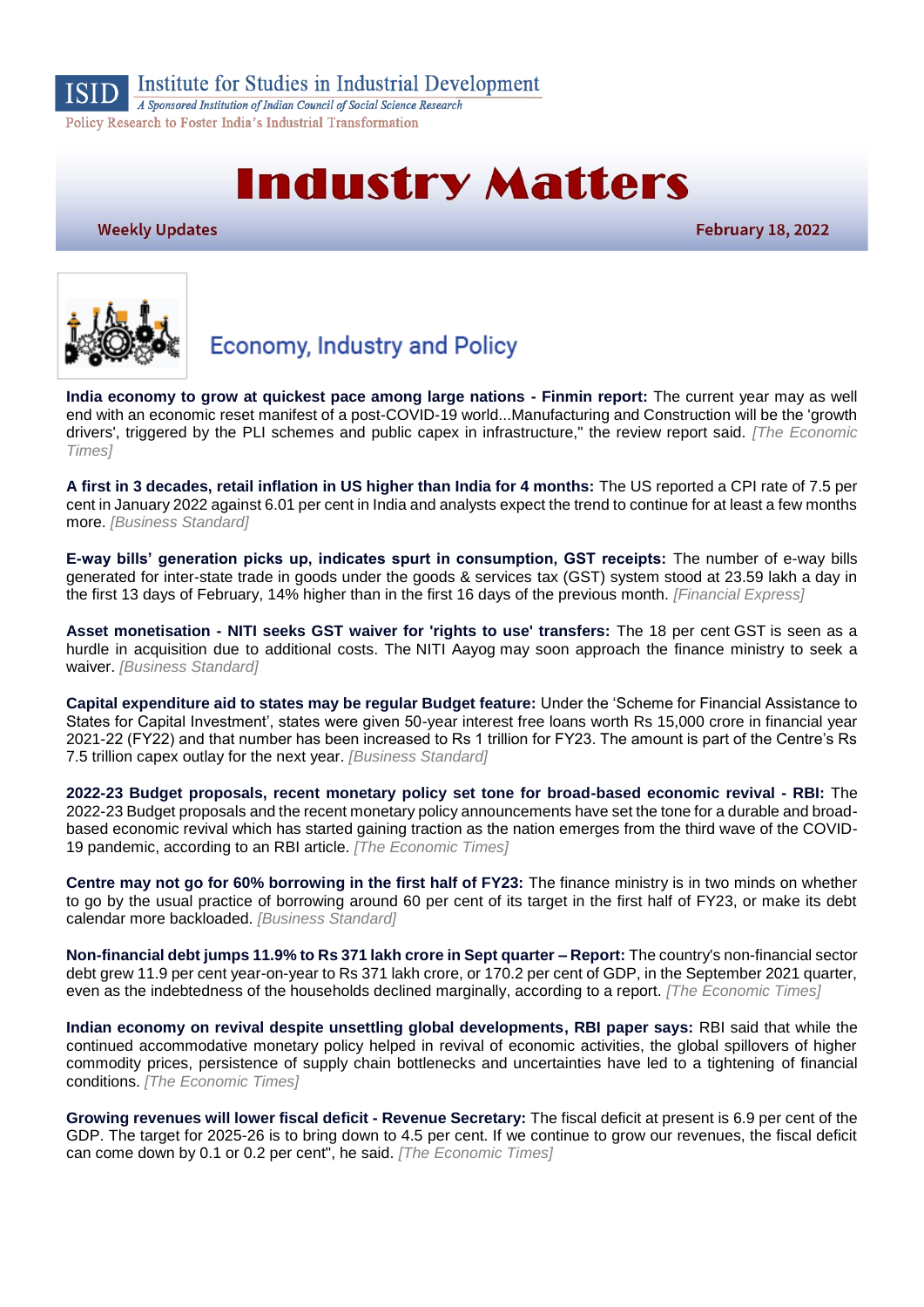

#### **Foreign Investment**

**Superb response to govt's [semiconductor manufacturing push, says Ashwini Vaishnaw:](https://economictimes.indiatimes.com/industry/cons-products/electronics/superb-response-to-govts-semiconductor-manufacturing-push-says-ashwini-vaishnaw/articleshow/89591967.cms)** Vaishnaw's comments came a day after the minerals and natural resources-focused Vedanta announced a pact with contract manufacturer Foxconn on the semiconductors front. In the past, the Tata Group has also evinced interest in the area. *[The Economic Times]*

**[Vedanta signs up with Foxconn to manufacture semiconductors in India:](https://www.business-standard.com/article/companies/vedanta-signs-up-with-foxconn-to-manufacture-semiconductors-in-india-122021500053_1.html)** In a significant development for the performance-linked incentive (PLI) scheme, Anil Agarwal-led Vedanta and Hon Hai Technology Group (also known as Foxconn) have formed a joint venture (JV) to manufacture semiconductors in India. *[Business Standard]*

**[India showcased investment opportunities for Japanese firms:](https://economictimes.indiatimes.com/news/economy/policy/india-showcased-investment-opportunities-for-japanese-firms/articleshow/89561895.cms)** India on Monday showcased investment opportunities in different emerging sectors including ICT, renewable energy, electric vehicles, drones, robotics and textiles for Japanese firms. *[The Economic Times]*

**[Vivo to invest Rs 3,500 crore in India by 2023, plans to start export mobile devices in 2022:](https://economictimes.indiatimes.com/industry/cons-products/electronics/vivo-to-invest-rs-3500-crore-in-india-by-2023-plans-to-start-export-mobile-devices-in-2022/articleshow/89621189.cms)** Smartphones maker Vivo plans to invest Rs 3,500 crore in two years to boost its manufacturing facility in India and start exporting devices from the country this year, a senior company official said on Wednesday. *[The Economic Times]*

**[Aditya Birla Group invests undisclosed sum in Zand in UAE:](https://economictimes.indiatimes.com/industry/banking/finance/banking/aditya-birla-group-invests-undisclosed-sum-in-zand-in-uae/articleshow/89595716.cms)** The Aditya Birla Group has invested an undisclosed amount in Zand, an upcoming digital bank in the United Arab Emirates (UAE). The USD 45-billion diversified conglomerate joins other investors like Franklin Templeton, Al Hail Holding LLC, Al Sayyah and Sons Investments LLC, Global Development Group. *[The Economic Times]*



## **Trade Policy and Competitiveness**

**[India's January trade deficit at \\$17.42 billion -](https://economictimes.indiatimes.com/news/economy/indicators/indias-january-trade-deficit-at-17-42-billion-trade-ministry/articleshow/89589142.cms) Trade ministry:** India's exports in January rose 25.28 per cent to USD 34.50 billion on account of healthy performance by mainly engineering, petroleum and gems and jewellery sectors, even as trade deficit widened to 17.43 billion, according to data released by the commerce ministry on Tuesday. *[The Economic Times]*

**[Multidimensional approach key for India to achieve \\$1 trn exports by 2030 -](https://economictimes.indiatimes.com/news/economy/policy/multidimensional-approach-key-for-india-to-achieve-1-trn-exports-by-2030-cii/articleshow/89545720.cms) CII:** The report recommends finalising free trade agreements with large markets, extending RoDTEP to all exports, attracting global firms and addressing domestic manufacturing issues to achieve the target. *[The Economic Times]*

**[14 products to drive \\$1 trillion export aim, defence, green, digital new export areas -](https://economictimes.indiatimes.com/news/economy/finance/14-products-to-drive-1-trillion-export-aim-defence-green-digital-new-export-areas-cii/articleshow/89558636.cms) CII:** Pharma products, electrical machinery, vehicles, plastics, furniture and textiles are among the 14 product categories that the Confederation of Indian Industry (CII) has identified for India to clock \$1 trillion merchandise exports by 2030. *[The Economic Times]*

**[India-Australia trade agreement to respect each](https://economictimes.indiatimes.com/news/economy/foreign-trade/india-australia-trade-agreement-to-respect-each-others-sensitivities-piyush-goyal-oz-minister/articleshow/89516159.cms) other's sensitivities - Piyush Goyal, Oz minister:** India and Australia plan to finalise an Interim Trade Agreement in the next 30 days. The deal will cover goods, services, rules of origin, sanitary and phytosanitary measures, customs procedure, and legal and Institutional issues. *[The Economic Times]*

**[India-UAE deal on Friday to double bilateral trade to \\$100 billion:](https://www.business-standard.com/article/economy-policy/india-uae-deal-on-friday-to-double-bilateral-trade-to-100-billion-122021601491_1.html)** India and the United Arab Emirates (UAE) will on Friday sign a Comprehensive Economic Partnership Agreement (CEPA), with an aim to more than double the bilateral trade in goods to \$100 billion within five years. *[Business Standard]*

**[Global goods, services trade up 13% from pre-Covid levels in '21 -](https://economictimes.indiatimes.com/news/economy/foreign-trade/global-goods-services-trade-up-13-from-pre-covid-levels-in-21-unctad/articleshow/89649161.cms?from=mdr) UNCTAD:** India's trade deficit as a percentage of global trade fell to 0.6% in 2022 from 0.7% in the pre-pandemic period, the United Nations Conference on Trade and Development (UNCTAD) said on Thursday. *[The Economic Times]*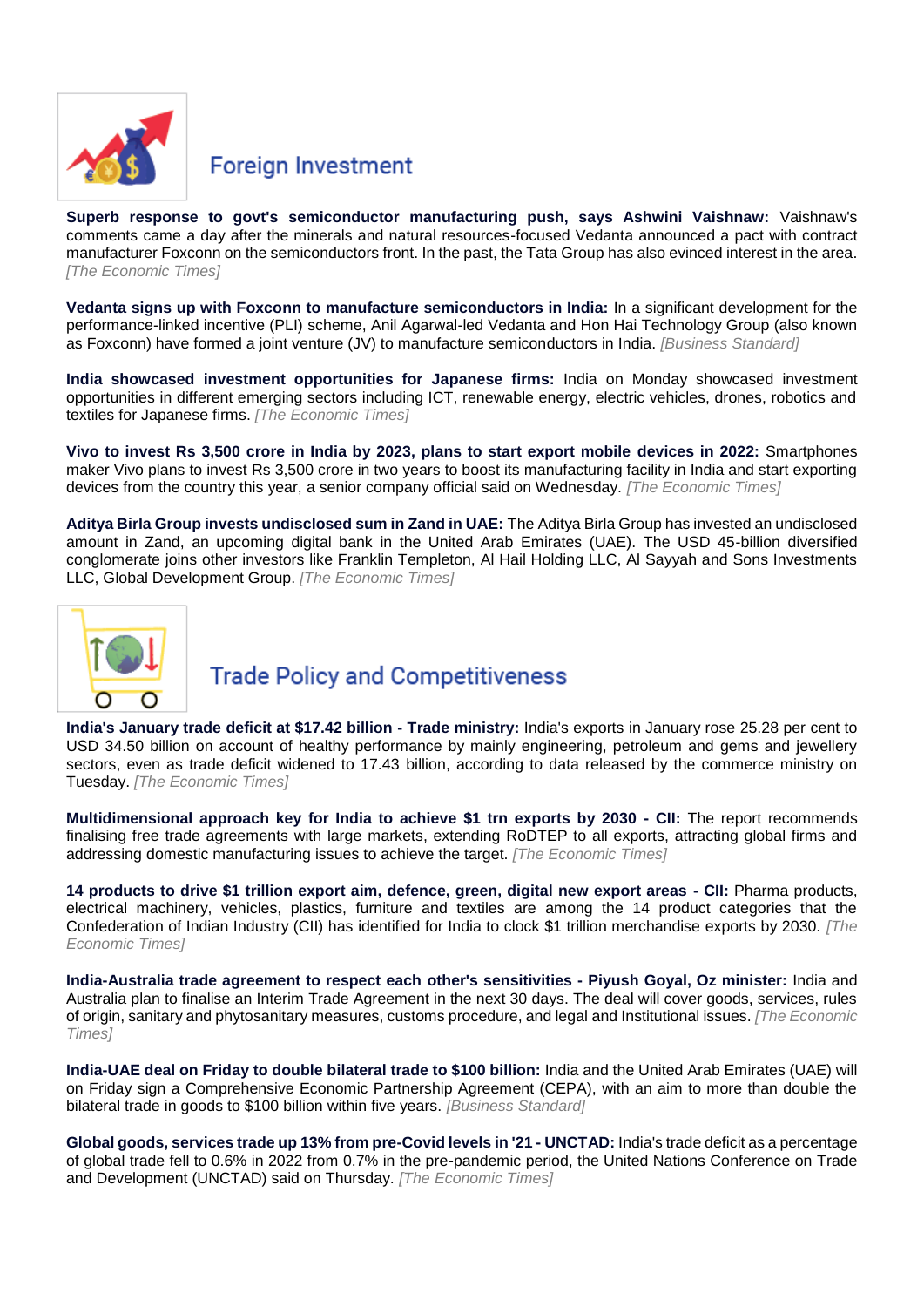**[Don't drag developing nations to WTO on Covid-time measures: India, Cuba, 44 others:](https://economictimes.indiatimes.com/news/economy/foreign-trade/dont-drag-developing-nations-to-wto-on-covid-time-measures-india-cuba-44-others/articleshow/89625008.cms)** At least 46 countries including India, Cuba, Kenya, Nigeria and South Africa have proposed that developing countries be exempt from being taken to the World Trade Organization's dispute settlement body if they implement trade measures that are essential and necessary in response to the ongoing pandemic. *[The Economic Times]*

**[India can add \\$20 billion to GDP if import dependence on China is halved –](https://www.financialexpress.com/economy/india-can-add-20-billion-to-gdp-if-import-dependence-on-china-is-halved-report/2435097/) Report:** India can add USD 20 billion to its Gross Domestic Product (GDP) if the country can reduce by 50 per cent the dependence on imports from China by leveraging the production linked incentive schemes, an SBI research report said on Tuesday. *[Financial Express]*

**[After free trade pact, 80% of exports to UAE to be duty free:](https://economictimes.indiatimes.com/news/economy/foreign-trade/after-free-trade-pact-80-of-exports-to-uae-to-be-duty-free/articleshow/89649008.cms)** The country would be able to export textiles worth an additional \$2 billion in the next two years and treble the plastics exports to the UAE under the Comprehensive Economic Partnership Agreement (CEPA), which the two sides will sign on Friday, said people aware of the matter. *[The Economic Times]*

**[Merchandise exports rise 28% YoY to \\$34.5 billion in January -](https://www.business-standard.com/article/economy-policy/merchandise-exports-rise-28-yoy-to-34-5-billion-in-january-govt-data-122021501747_1.html) Govt data:** Engineering goods, petroleum products, gems and jewellery, organic and inorganic chemicals, drugs and pharmaceuticals, were the top export categories. *[Business Standard]*



#### **Corporate Governance**

**[New CSR form to enhance corporate compliance, help govt in keeping a tab:](https://www.business-standard.com/article/economy-policy/new-csr-form-to-enhance-compliance-help-govt-in-keeping-a-tab-on-spending-122021500045_1.html)** With the Ministry of Corporate Affairs (MCA) introducing an extensive format for reporting corporate social responsibility (CSR), experts say while there is huge increase in the compliance burden, the exercise will enable the government to generate an extensive database of CSR activities in the country. *[Business Standard]*

**[Axis Bank set to buy Citigroup's \\$2.5 billion India retail unit:](https://economictimes.indiatimes.com/industry/banking/finance/banking/axis-bank-set-to-buy-citigroups-2-5-billion-india-retail-unit/articleshow/89560646.cms)** An agreement for the consumer unit may be announced as soon as the next few weeks and is contingent on approval from the Reserve Bank of India. *[The Economic Times]*

**[IBM announces acquisition of US-based Neudesic; adds to India presence:](https://www.business-standard.com/article/companies/ibm-announces-acquisition-of-neudesic-adds-to-india-presence-122021501591_1.html)** IBM today announced the acquisition of Neudesic, a US-based cloud services consultancy specializing primarily in the Microsoft Azure platform, along with bringing skills in multicloud. *[Business Standard]*

**[Intel acquires Israeli chip maker Tower Semiconductor for \\$5.4 bn:](https://www.business-standard.com/article/companies/intel-acquires-israeli-chip-maker-tower-semiconductor-for-5-4-bn-122021501372_1.html)** The acquisition advances Intel's IDM 2.0 strategy as the company further expands its manufacturing capacity, global footprint and technology portfolio to address unprecedented industry demand, the company said in a statement. *[Business Standard]*



## **MSMEs and Start-ups**

**[Chips & China-plus-one give small businesses a chance to be part of a Rs 76,000-crore dream:](https://economictimes.indiatimes.com/small-biz/sme-sector/chips-china-plus-one-give-small-businesses-a-chance-to-be-part-of-a-rs-76000-crore-dream/articleshow/89606016.cms)** Microchips have made [MSMEs](https://economictimes.indiatimes.com/topic/MSMEs) smack their lips. Though the government launched a production-linked incentive [\(PLI\)](https://economictimes.indiatimes.com/topic/PLI) scheme to encourage big companies to make semiconductors, small manufacturers are betting that it would also give them a much-needed stimulus. *[The Economic Times]*

**[Banks sanction loans worth Rs 3.1 lakh cr to MSMEs under ECLGS -](https://economictimes.indiatimes.com/small-biz/sme-sector/banks-sanction-loans-worth-rs-3-1-lakh-cr-to-msmes-under-eclgs-sitharaman/articleshow/89492928.cms) Sitharaman:** Finance Minister Nirmala Sitharaman on Thursday said banks have sanctioned loans worth Rs 3.1 lakh crore under the Emergency Credit Line Guarantee Scheme (ECLGS) for the MSME sector that was impacted by disruptions due to the coronavirus pandemic. The scheme has been extended till March 2023. *[The Economic Times]*

**[Amazon, MSME will work together to enhance production -](https://economictimes.indiatimes.com/small-biz/sme-sector/amazon-msme-will-work-together-to-enhance-production-narayan-rane/articleshow/89566012.cms) Narayan Rane:** MSME minister Narayan Rane on Monday said that his ministry along with e-commerce firm Amazon will work together to enhance production in the country and take quality goods to the people at an affordable price. *[The Economic Times]*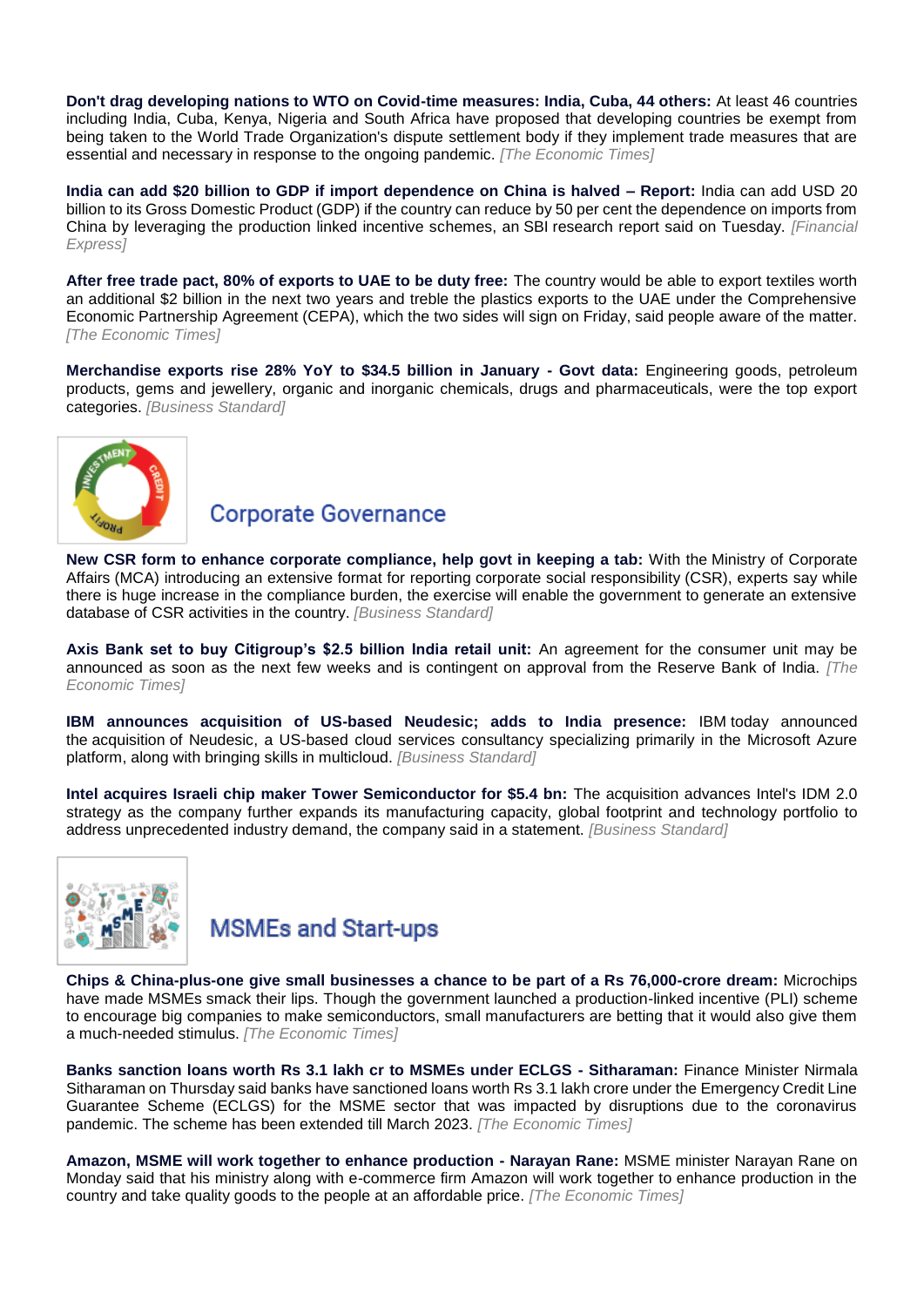**[Uniphore a unicorn after \\$400 mn round:](https://www.livemint.com/companies/start-ups/uniphore-a-unicorn-after-400-mn-round-11645039302274.html)** Uniphore Technologies Inc. entered the league of so-called unicorns after the conversational automation platform raised \$400 million at a valuation of \$2.5 billion. *[Mint]*

**[SIDBI ties up with Bihar govt to promote MSME sector in state:](https://economictimes.indiatimes.com/small-biz/sme-sector/sidbi-ties-up-with-bihar-govt-to-promote-msme-sector-in-state/articleshow/89630570.cms)** Bihar is the 14th state of the country with which SIDBI has tied up and it will play an important role in strengthening the MSMEs of the state, Mehrotra said. *[The Economic Times]*



## **Employment and Industrial Relations**

**[Budget's MGNREGA spend cut perplexing, capex focused on less employment intensive sectors -](https://economictimes.indiatimes.com/news/economy/policy/budgets-mgnrega-spend-cut-perplexing-capex-focused-on-less-employment-intensive-sectors-ind-ra/articleshow/89508037.cms) Ind-Ra:** Cutting rural employment guarantee commitments in the Budget despite a build-up of distress was termed as "perplexing" by India Ratings on Friday. *[The Economic Times]*

**[Govt to tighten MGNREGA scheme to plug 'tremendous leakages':](https://economictimes.indiatimes.com/news/economy/policy/govt-to-tighten-mgnrega-scheme-to-plug-tremendous-leakages/articleshow/89543002.cms)** The Centre has allocated Rs 73,000 crore for 2022-23, which is 25 per cent lower than the Rs 98,000 crore provided in the revised estimate (RE) for the current fiscal. *[The Economic Times]*

**Connecting the dots - [A just energy transition, workforce migration and employment opportunities:](https://economictimes.indiatimes.com/news/economy/policy/connecting-the-dots-a-just-energy-transition-workforce-migration-and-employment-opportunities/articleshow/89531776.cms)** Almost 70 per cent of India's energy portfolio comes from fossil fuel-based generation. Apart from being the backbone of our energy sector, coal has multiple socio-economic implications in a developing nation like India. The coal mines and allied sectors employ millions of permanent and contractual labourers with or without social securities. *[The Economic Times]*

**[Not just manufacturing, electronics repair is a \\$20 billion opportunity, create 5 million jobs:](https://economictimes.indiatimes.com/small-biz/sme-sector/not-just-manufacturing-electronics-repair-is-a-20-billion-opportunity-create-5-million-jobs/articleshow/89557224.cms)** The scale itself is so huge that as per a study by Manufacturer's Association of Information Technology (MAIT), the electronic repairs market is projected to generate revenues of \$ 20 billion per annum in the next four years (from 2025 onwards). *[The Economic Times]*

**[Gender gap's closing, at least in the IT sector:](https://economictimes.indiatimes.com/jobs/gender-gaps-closing-at-least-in-the-it-sector/articleshow/89511977.cms)** Most of them are now chasing a target of 45-50% for female employees in their total headcount in the coming quarters, with several initiatives lined up, like increased campus and lateral hiring, building leadership pipelines and skilling focused on women. *[The Economic Times]*

**[Old economy companies warm up to hybrid work culture for employees:](https://economictimes.indiatimes.com/jobs/old-economy-companies-warm-up-to-hybrid-work-culture-for-employees/articleshow/89625535.cms)** Companies such as Ceat, Tata Steel, ITC, Mahindra Finance, Thermax and Forbes Marshall are allowing flexible work options including hybrid working involving two-three day work from office and rest remote, permanent remote working, work-from-home (WFH) with fixed base location or work-from-anywhere (WFA) which does not require a fixed base location. *[The Economic Times]*



#### **Industrial Finance**

**[ABG Shipyard, its directors booked over Rs 22,842-crore scam; biggest fraud registered by CBI:](https://economictimes.indiatimes.com/industry/banking/finance/banking/cbi-books-abg-shipyard-its-directors-over-alleged-rs-22842-crore-fraud/articleshow/89525765.cms)** ABG Shipyard, the flagship entity of ABG Group, has been reportedly booked by the Central Bureau of Investigation (CBI) over an alleged Rs 22,842-crore financial fraud. *[The Economic Times]*

**[IL&FS group to resolve debt of Rs 55,000 cr by March:](https://economictimes.indiatimes.com/industry/banking/finance/ilfs-group-to-resolve-debt-of-rs-55000-cr-by-march/articleshow/89543770.cms)** IL&FS group would resolve debt of Rs 55,000 crore by March 2022, the board of the crisis-hit company has stated in its affidavit filed before the National Company Law Appellate Tribunal (NCLAT). *[The Economic Times]*

**[RBI extends deadline for NBFCS to meet new NPA upgradation norms:](https://economictimes.indiatimes.com/industry/banking/finance/rbi-extends-deadline-for-nbfcs-to-meet-new-npa-upgradation-norms/articleshow/89597217.cms)** The Reserve Bank of India on Tuesday extended the timeline by six months for NBFCs to adhere the new NPA recognition norms. *[The Economic Times]*

**[Govt to initiate investor outreach for IDBI Bank sale from Feb 25:](https://www.business-standard.com/article/companies/govt-to-initiate-investor-outreach-for-idbi-bank-sale-from-feb-25-122021600421_1.html)** The government will start roadshows with investors for the strategic disinvestment of IDBI Bank from February 25 as the Centre and Life Insurance Corporation of India (LIC) look to sell their stake in the lender to a private buyer. *[Business Standard]*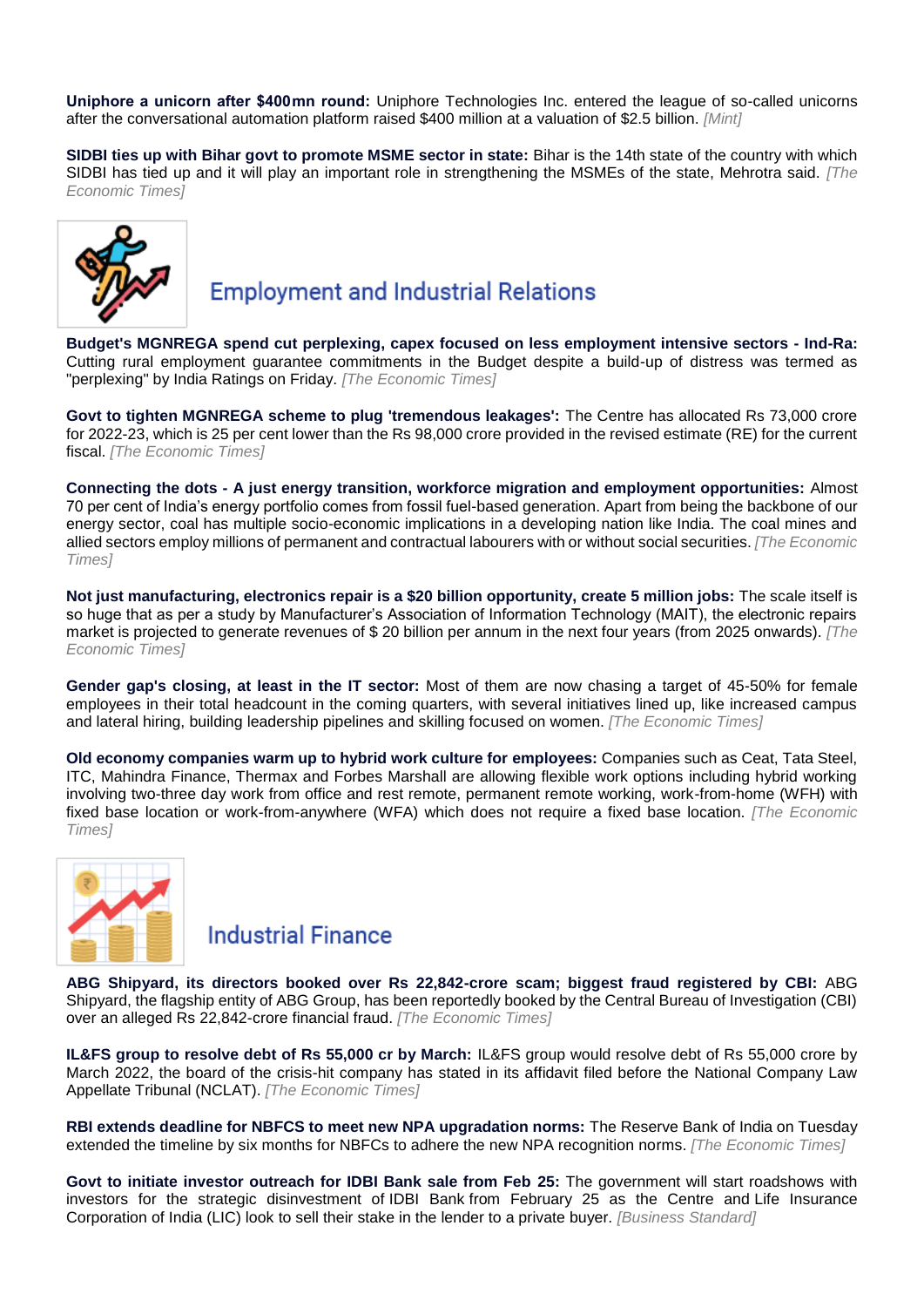

#### **Technology and Innovation**

**ISRO successfully launches Earth Observation [Satellite, two other co-passengers on PSLV-C52:](https://www.thehindubusinessline.com/news/science/isro-successfully-launches-earth-observation-satellite-two-other-co-passengers-on-pslv-c52/article65047991.ece)** This was the 80th launch vehicle mission from SDSC SHAR. ISRO's Polar Satellite Launch Vehicle PSLV-C52 on Monday successfully injected Earth Observation Satellite EOS-04, into an intended sun-synchronous polar orbit of 529 km altitude. *[The Hindu BusinessLine]*

**[Discussions on with RBI over digital currency -](https://economictimes.indiatimes.com/news/economy/policy/discussions-on-with-rbi-over-digital-currency-nirmala-sitharaman/articleshow/89565439.cms) Nirmala Sitharaman:** Finance Minister Nirmala Sitharaman on Monday said discussions with regard to central bank-backed digital currency have been going on with the Reserve Bank and a decision will be taken after due deliberations. *[The Economic Times]*

**[India to keep up heat on China apps accessing data illegally:](https://economictimes.indiatimes.com/news/economy/policy/govt-to-keep-up-heat-on-china-apps-accessing-data-illegally/articleshow/89581537.cms)** The government will continue to scrutinise apps of Chinese origin that are constantly accessing data of Indians "through illegal means", a senior official said. *[The Economic Times]*



## Industrial Infrastructure, Clusters and SEZs

**[Cutting logistics cost by 6 per cent major challenge, says Nitin Gadkari:](https://economictimes.indiatimes.com/news/economy/infrastructure/cutting-logistics-cost-by-6-per-cent-major-challenge-says-nitin-gadkari/articleshow/89646815.cms)** Our logistics cost is 16-18 per cent whereas it is 8-10 per cent in China and 12 per cent in Europe and the USA. That's one of the problems in our exports since the costs are high. We are going to accept this challenge and reduce the logistics cost to 8-10 per cent. *[The Economic Times]*

**[Centre sanctions over Rs 24 crore for dredging in Gomati river to boost Indo-Bangla waterway project -](https://economictimes.indiatimes.com/news/economy/infrastructure/centre-sanctions-over-rs-24-crore-for-dredging-in-gomati-river-to-boost-indo-bangla-waterway-project-official/articleshow/89544399.cms) [Official:](https://economictimes.indiatimes.com/news/economy/infrastructure/centre-sanctions-over-rs-24-crore-for-dredging-in-gomati-river-to-boost-indo-bangla-waterway-project-official/articleshow/89544399.cms)** The Ministry of Shipping has sanctioned Rs 24.53 crore to undertake dredging works in Gomati and construction of 10 floating jetties from Udaipur in Gomati district to Sonamura, state transport department principal secretary L Darlong said. *[The Economic Times]*



## Sustainable Industrialisation

**[Govt notifies green hydrogen & ammonia policy; targets 5 million tonnes output by 2030:](https://www.thehindubusinessline.com/markets/commodities/govt-notifies-green-hydrogen-ammonia-policy-targets-5-million-tonnes-output-by-2030/article65059464.ece)** The Ministry of Power on Thursday notified the green hydrogen and ammonia policy under which the government is offering to set up manufacturing zones for production, connectivity to the ISTS (inter-state transmission system) on priority basis, and free transmission for 25 years if the production facility is commissioned before June 2025. *[The Hindu BusinessLine]*

**[India to waive transmission costs for green hydrogen manufacturers:](https://economictimes.indiatimes.com/industry/renewables/india-to-waive-transmission-costs-for-green-hydrogen-manufacturers/articleshow/89623562.cms)** India will allow companies that manufacture green hydrogen to install renewable energy generating plants without transmission costs, the country's power minister said on Wednesday. *[The Economic Times]*

**[India, Australia sign letter of intent on new and renewable energy technology:](https://www.livemint.com/industry/energy/india-australia-sign-letter-of-intent-on-new-and-renewable-energy-technology-11644938169934.html)** India and Australia have signed a letter of intent (LoI) on new and renewable energy technology aimed at scaling up manufacturing and deployment of ultra low-cost solar and clean hydrogen. *[Mint]*

**[Centre sets target to replace Diesel with Renewable in Agriculture by 2024:](https://www.business-standard.com/article/economy-policy/centre-sets-target-to-replace-diesel-with-renewable-in-agriculture-by-2024-122021101646_1.html)** The Union Minister for Power, New and Renewable energy, R K Singh on Friday said this is in line with the government's commitment to increase the share of non-fossil fuels by 2030 and become a net zero emitter by 2070. *[Business Standard]*